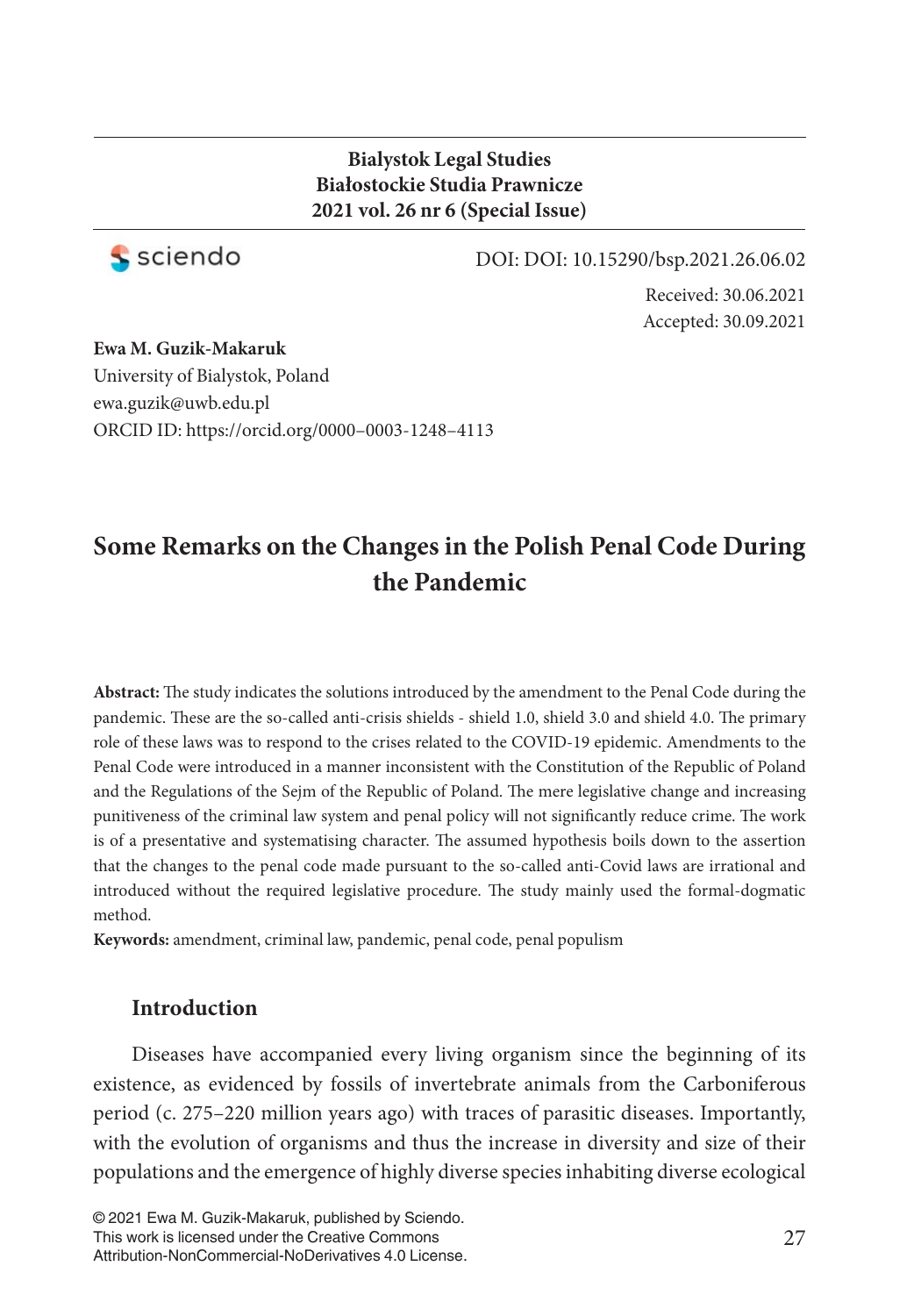niches, new infectious diseases are emerging, with their type, severity and nature constantly varying<sup>1</sup>.

Traces of epidemics that affected the human species in the distant past are attested to by numerous archaeological discoveries in the oldest human settlements, but also by references found in civilisation relics from ancient Egypt, Greece, or Rome<sup>2</sup> . One of the oldest documented human epidemics was the "Justinian Plague" between 541 and 543, which was transmitted from Egypt to the Mediterranean. A renewed plague outbreak in Europe between 1347 and 1351 killed around 40–50% of the population. Each subsequent epidemic brought with it significant depopulation and had a negative impact on the social structure and economy of the regions affected. Significantly, there have also been many epidemics in the 21st century, for example the MERS epidemic (2015), SARS (2002–2003), H1N1 influenza (2009–2010; 6), Zika fever (2015–2016), and the current SARS-CoV–2 (2019–2021)<sup>3</sup>.

An epidemic is understood to be "(...) an outbreak of a specified disease during a specified period and in a specified area in larger than average numbers, and a pandemic as an epidemic of particularly large proportions, extending over countries or even continents"<sup>4</sup>. A. Zieliński defines an epidemic as "the occurrence in a specific period of time, in a specific population or area, of infections, health-related events, or behaviours that may have an impact on people's health, in a number significantly higher than what could be expected on the basis of observations from previous years"<sup>5</sup>. This term is defined in a similar way by J. Jaskiewicz, A. Goździalska, and H. Kaducakova. The authors point out that the concept of an epidemic is relative and dependent on the characteristics of the specific pathogen that causes it. An epidemic can affect a population ranging from a family, a village, or a town to an entire country. A pandemic, on the other hand, is a rapidly spreading infectious disease that affects entire countries, continents, or even the world<sup>6</sup>. Taking this into account, it can be noted that the concept of a pandemic is the same as that of an epidemic, and the condition distinguishing one phenomenon from the other is the dynamics and the area of coverage of the infectious disease.

We are currently witnessing the SARS-COV–2 pandemic (COVID-19 infectious disease pandemic) from 2019. Researchers point out that "coronaviruses" have been around forever, however, it was only the 2019 outbreak that brought the concept to

<sup>1</sup> Z. Gliński, A. Żmuda, Epidemie i pandemie chorób zakaźnych, "Życie weterynaryjne" 2020, no. 95, p. 554.

<sup>2</sup> J. Jaśkiewicz, A. Goździalska, H. Kaducakova, Współczesne epidemie, Cracow 2012, p. 29.

<sup>3</sup> Z. Gliński, A. Żmuda, *op. cit.,* p. 554.

<sup>4</sup> *Ibidem,* p. 554.

<sup>5</sup> A. Zieliński, Co rozumiemy pod pojęciem opracowania ogniska epidemicznego, "Przegląd epidemiczny" 1999, no. 3–4, p. 257.

<sup>6</sup> J. Jaśkiewicz, A. Goździalska, H. Kaducakova, Współczesne…, *op. cit.,* p. 28.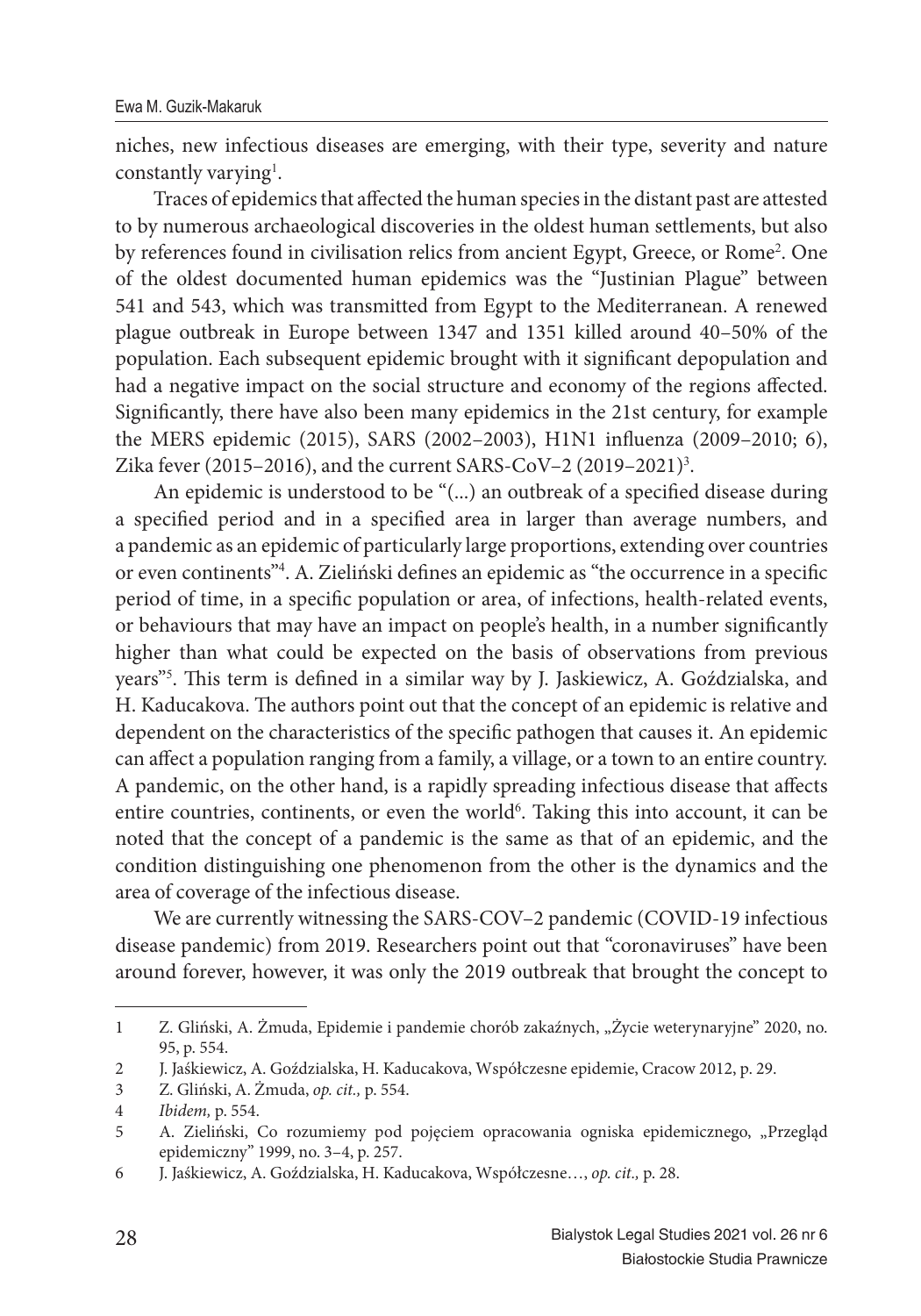the attention of the international community<sup>7</sup> . On 30 January 2020, the World Health Organisation (WHO) declared a public health emergency of international concern as a result of the spreading COVID-19 outbreak. The first case of the infectious disease in Poland appeared on 4 March 2020, and on 5 March 2020 COVID-19 had already been reported in 84 countries<sup>8</sup>.

#### **1. Revision of Criminal Law During the Pandemic Period**

During an epidemic, a leading role is played by regulations of a sanitary nature, in Poland contained in laws or regulations. Due to the dynamic spread of the infectious disease in Poland in the period from 14 to 20 March 2020 there was a state of epidemic emergency introduced under the Regulation of the Minister of Health of 13 March 2020 *on the declaration of a state of epidemic emergency in the territory of*  the Republic of Poland<sup>9</sup>. On the other hand, on 15 March 2020, in order to limit the threat, under the Regulation of the Minister of Internal Affairs and Administration of 13 March 2020 *on the reintroduction of temporary border control of persons crossing the state border constituting an internal border*<sup>10</sup> and the Regulation of the Minister of Internal Aff airs and Administration of 13 March 2020 *on the temporary suspension or restriction of border traffic at certain border crossing points, a cordon sanitaire*<sup>11</sup> was introduced at the borders of the Republic of Poland to limit border traffic.

From 20 March 2020 until further notice, a state of epidemic was introduced on the territory of the Republic of Poland by virtue of the Regulation of the Minister of Health of 20 March 2020 *on the declaration of a state of epidemic on the territory of the Republic of Poland*<sup>12</sup>, as a result of which many restrictions and limitations were imposed, as well as obligatory quarantine and isolation of infected persons or those who had contact with such persons.

As mentioned above, sanitary regulations play a key role during a pandemic. In Poland, a number of changes in legislation were also made through so-called "anti-Covid" laws since the introduction - first of epidemic risk and then of epidemic status. Essentially, this legislation was about protecting the state and its citizens from

<sup>7</sup> A. Jarynowski, M. Wójta-Kempa, V. Belik, Percepcja "koronawirusa" w polskim Internecie do czasu potwierdzenia pierwszego przypadku zakażenia SARS-CoV-2 w Polsce, "Pielęgniarstwo i Zdrowie Publiczne" 2020, no. 10, p. 90.

<sup>8</sup> J. Duszyński, A. Afelt, A. Ochab-Marcinek, R. Owczuk, K. Pyrć, M. Rosińska, A. Rychard, T. Smiatacz, Zrozumieć COVID-19. Opracowanie Zespołu ds. COVID-19 przy Prezesie Polskiej Akademii Nauk, PAN 2020, p. 12.

<sup>9</sup> Dz.U. of 2020 Item 433.

<sup>10</sup> Dz.U. of 2020 Item 434.

<sup>11</sup> Dz.U. of 2020 Item 435.

<sup>12</sup> Dz.U. of 2020 Item 491.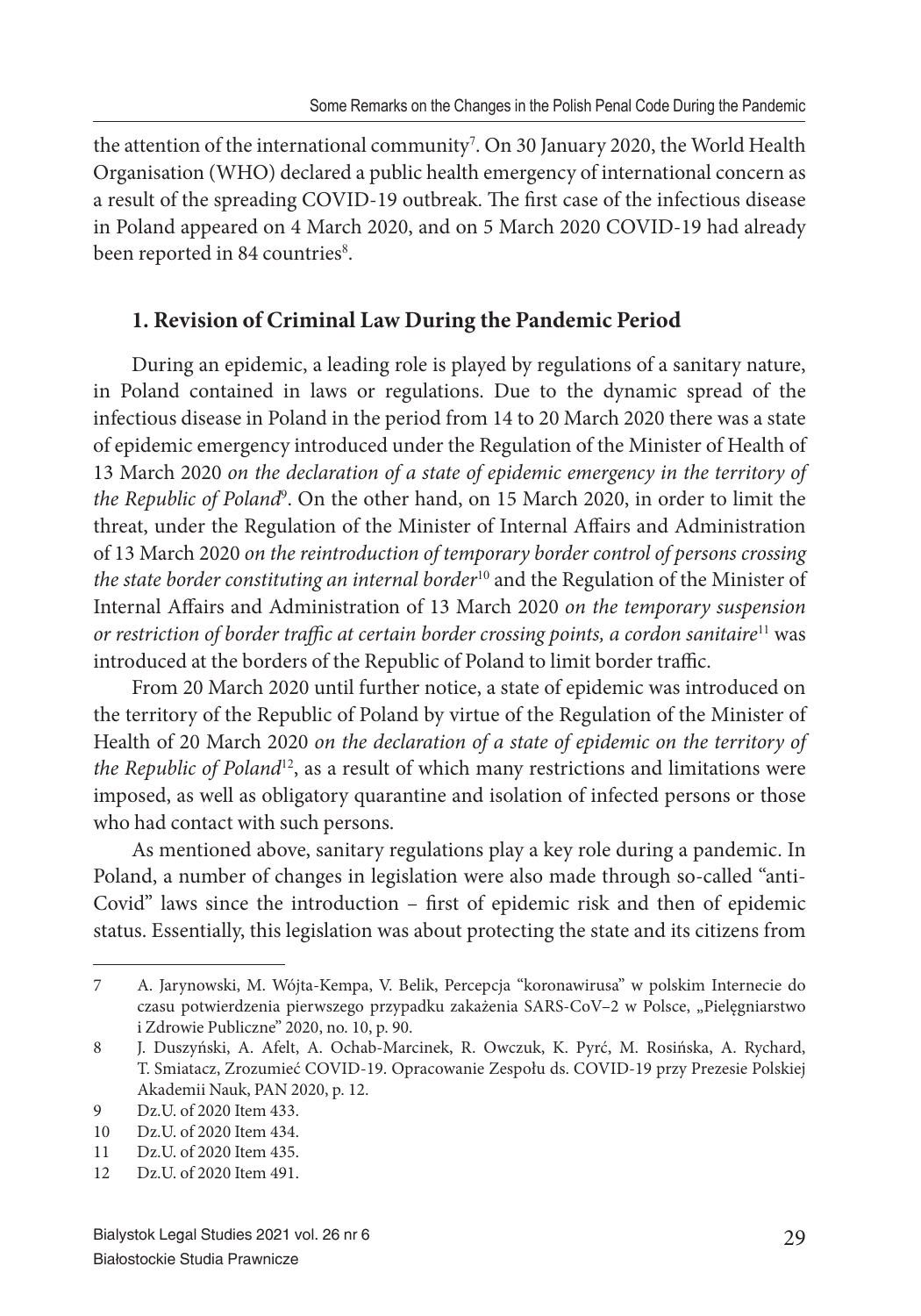the crisis caused by the coronavirus pandemic, mainly in terms of supporting the Polish economy.

It should be noted that, somewhat "by the way", the Penal Code  $Act<sup>13</sup>$  was amended in an accelerated manner, which, in the case of separate proceedings on criminal law provisions only, would probably not have been possible in such an "express" manner. We are talking here about three laws:

- 1. Act of 31 March 2020 on amending the Act on special solutions related to the prevention, counteraction, and combating of COVID-19, other infectious diseases, and crisis situations caused by them and some other acts<sup>14</sup> - the socalled anti-crisis shield 1.0;
- 2. Act of 14 May 2020 on amending certain acts in respect of protective measures in connection with the spread of the SARS-CoV–2 virus<sup>15</sup> - the so-called anticrisis shield 3.0;
- 3. Act of 19 June 2020 on interest subsidies for bank loans granted to entrepreneurs affected by COVID-19 and on simplified proceedings for the approval of an arrangement in connection with the occurrence of COVID-19<sup>16</sup> - the so-called anti-crisis shield 4.0.

## **2. Act – "anti-crisis shield 1.0" of 31 March 2020**

The Act of 31 March 2020 on amending the Act on special solutions related to the prevention, counteraction, and combating of COVID-19, other infectious diseases, and crisis situations caused by them, and some other acts amended provisions of as many as 62 laws. The Act in Article 13 amended the existing provisions of Article 161 and Article 190a of the Penal Code. Under the Act, the limits of the threat of punishment for the offence of exposure to infection with a disease have been changed (Article 161 of the Penal Code), and the attributes of the offence of stalking and impersonation have been broadened, as well as the limits of the threat of punishment have been increased (Article 190a).

These changes are in force since 31.3.2020. Thus, after the changes, anyone who, knowing that they are infected with HIV, directly exposes another person to such infection, is punishable by imprisonment from 6 months to 8 years (before the changes from one month to three years). In turn, anyone who, knowing that they are infected with a venereal or infectious disease, a serious incurable or life-threatening disease, directly exposes another person to infection with such a disease, shall be subject to the penalty of deprivation of liberty for a term of between 3 months and 5

<sup>13</sup> Act of 6 June 1997 (Dz.U. consolidated text of 2020 Item 1444).

<sup>14</sup> Dz.U. of 2020 Item 568.

<sup>15</sup> Dz.U. of 2020 Item 875.

<sup>16</sup> Dz.U. of 2020 Item 1086.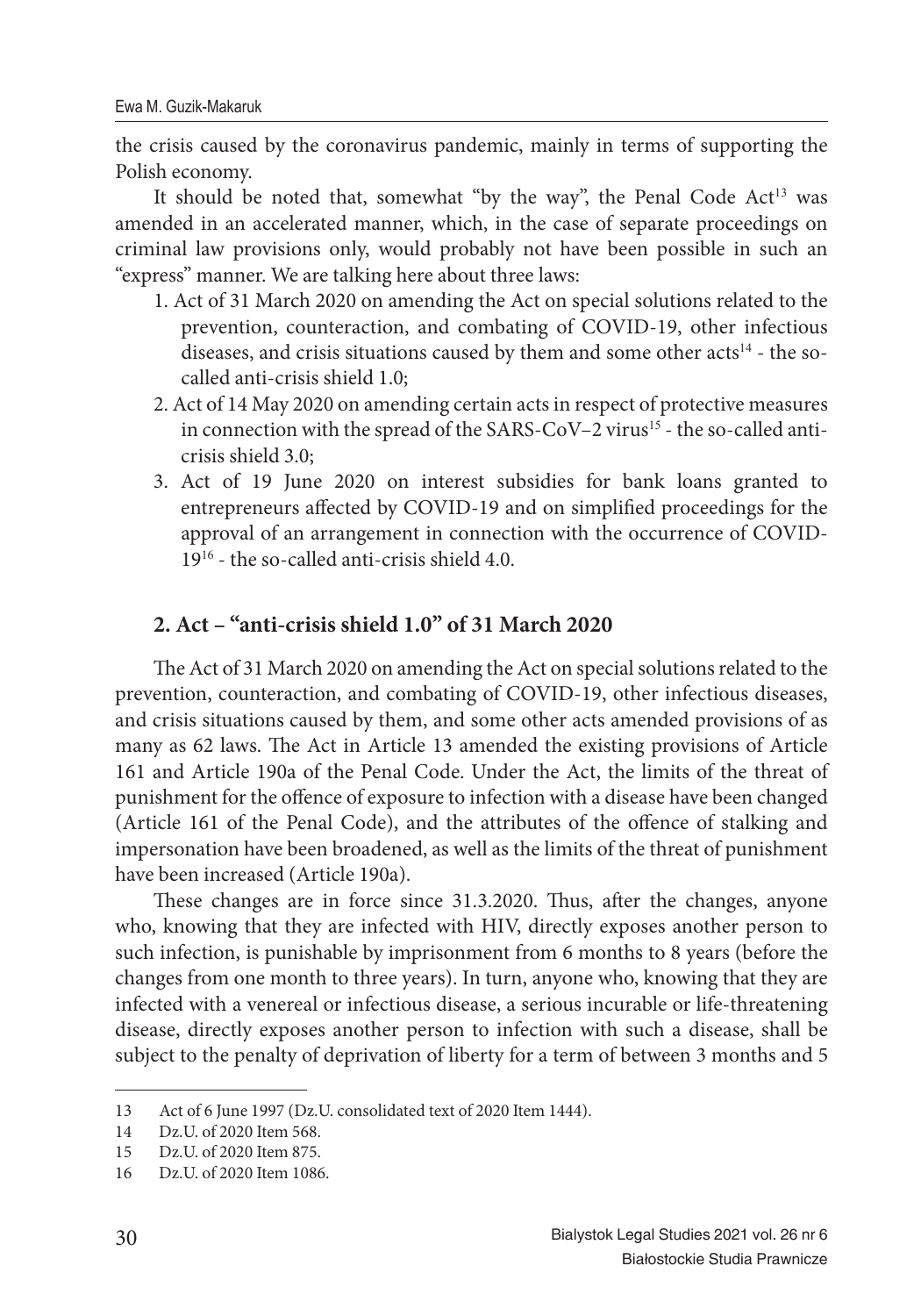years (prior to the amendment, this was a fine, restriction of liberty or imprisonment for up to one year, giving the court a broader choice in individualising the legal penal response to a crime and treating imprisonment as the *ultima ratio*). Article 161 of the Penal Code  $\S$  3 introduces a completely new type of offence consisting in the exposure to infection with a venereal or infectious disease, a serious incurable disease or life-threatening disease of a large number of persons and provides for a penalty of imprisonment from one to ten years. This new type of offence of exposure to contagion to a number of persons is prosecuted by public prosecution, while the other two (Article 161 §1 and §2), as before, are prosecuted at the request of the victim.

At this point, it would be worth pointing out the doubt about the relation to existing Article 165 of the Penal Code, as the two provisions will now compete to assess identical facts. This is a typical example of over-regulation - the so-called statutory superfluum. Such procedures may cause serious problems with the qualification of the conduct in question in judicial practice and consequently discrepancies in case law. The rare formula of Article 161 of the Penal Code (in its old form) had even previously raised some doubts in the context of the content of Article 160 of the Penal Code.

In Article 190a §1 of the Penal Code the description of statutory attributes of the crime of stalking has been expanded by adding new alternative attributes of the effect - the feeling of humiliation or torment and the limits of statutory threat for this act have been made more severe. Thus, at present, anyone who by persistent harassment of another person or a person closest to that person arouses in that person, justified by circumstances, a feeling of threat, humiliation, or anguish, or significantly violates his or her privacy, is subject to the penalty of deprivation of liberty for a term of between 6 months and 8 years (before the amendment, between one month and three years). This provision could be crucial in the fight against hate speech in the online space, which poses a huge challenge to the modern legislator. However, we should be in favour of creating a separate type of prohibited act and placing it in a relevant chapter of the special part of the Penal Code, depending on the shaping of the elements of the prohibited act. First of all, one could consider criminalising such behaviour in Chapter XXVII "Crimes against life and health", as the behaviour criminalised in the new Article 190a of the Penal Code resembles the offence under Article 216 of the Penal Code, *i.e.*, insult<sup>17</sup>. New elements have also been introduced into the offence of identity theft, extending protection to data by which a person is publicly identified. Thus, anyone who, by impersonating another person, uses that person's image, other personal data, or other data by means of which that person is publicly identified, with the aim of inflicting a pecuniary or personal damage, shall be subject to the penalty of deprivation of liberty for a term of between 6 months and 8 years (before

<sup>17</sup> M. Budyn-Kulik, Nowe znamiona nękania z art. 190a §1 Kodeksu Karnego, "Palestra" 2020, no. 9, p. 23.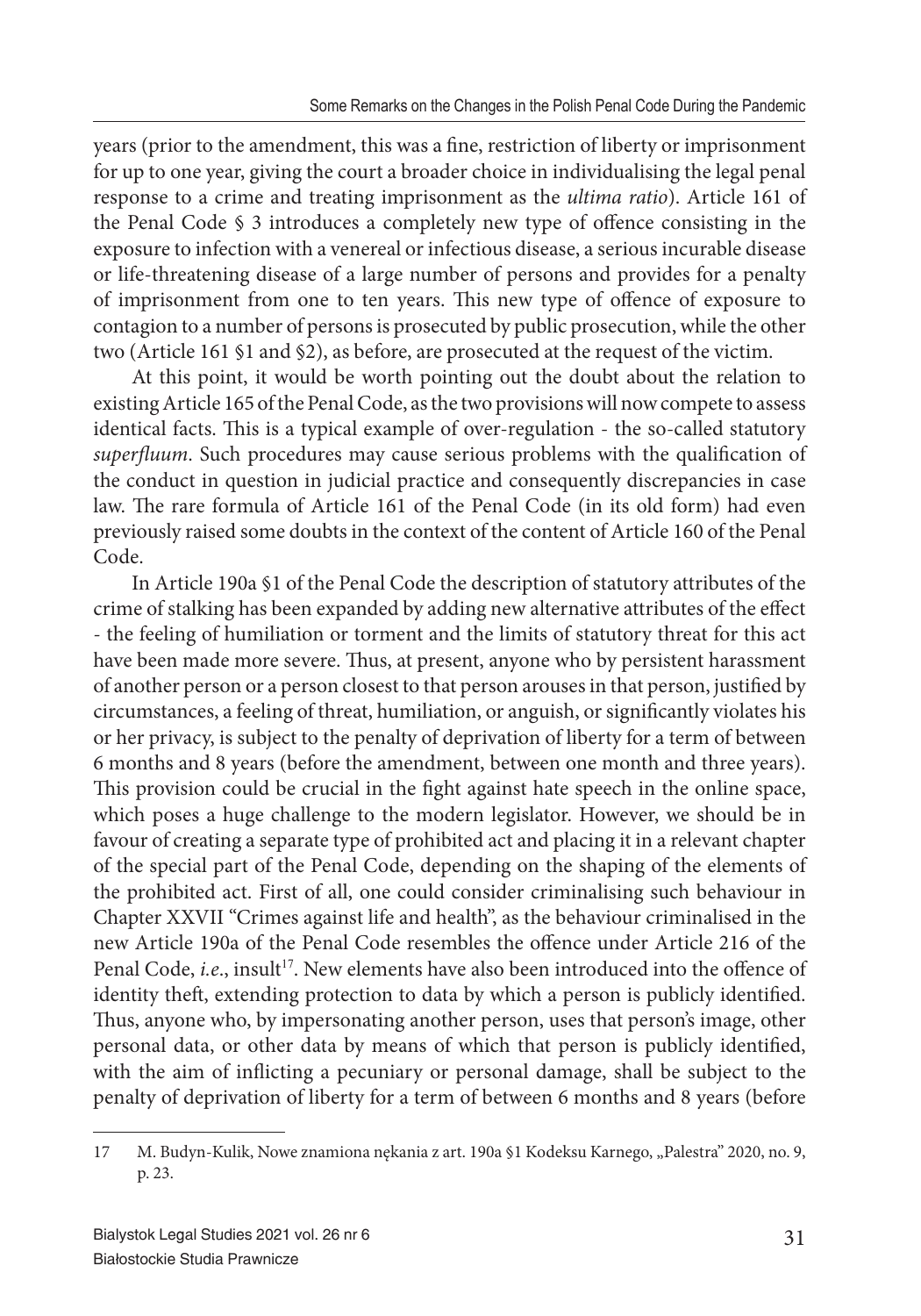the amendment between one month and three years). If the consequence of the act specified in  $$1$  (stalking) or  $$2$  (identity theft) is that the aggrieved person attempts suicide, the perpetrator shall be punished with imprisonment from 2 to 12 years (before the amendment from one year to ten years). No change has been made to the mode of prosecution, which means that prosecution of stalking and identity theft continues to take place at the request of the victim, while the victim's attempt on his or her own life as a consequence of these behaviours still results in a change to the mode of prosecution, with prosecution in such cases taking place ex officio.

In addition, the Act on the Code of Petty Offences<sup>18</sup> has been supplemented with Article 65a, under which anyone who intentionally, without complying with specific behavioural orders issued by a Police or Border Guard officer on the basis of law, prevents or significantly obstructs the performance of official duties shall be subject to a penalty of arrest, deprivation of liberty, or a fine. This change serves primarily to ensure the proper conduct of interventions undertaken by officers of the said formations. It aims to implement the right of Police and Border Guard officers to give orders, which is explicitly formulated in the provisions of Article 15(1)(10) of the Act on the Police<sup>19</sup> and Article 11(1)(14) of the Act on the Border Guard<sup>20</sup> added by the Act on amending the Act on the Police and certain other acts.

#### **3. Act – "anti-crisis shield 3.0" of 14 May 2020**

The Act of 14 May 2020, on amending certain acts in respect of protective measures in connection with the spread of the SARS-CoV–2 virus has amended dozens of laws. The Act in Article 8 amended the existing provision of Article 304 of the Penal Code. The amendment is effective from 30.5.2020. Under the Act, two new prohibited acts have been criminalised. Criminal liability has been introduced for charging a borrower or a lender, in exchange for granting a loan or credit, benefits (interest or other costs) at least twice the maximum amounts specified in the law (Article 304 § 2 and 3 of the Criminal Code). Thus, under Article 304 §2 of the Penal Code, anyone who, in return for a monetary benefit provided to a natural person under a loan agreement, credit agreement, or any other agreement the subject of which is the provision of such a benefit with the obligation to repay it, not directly connected with that person's business or professional activity, demands from that person the payment of costs other than interest in an amount at least twice as high as the maximum amount of such costs specified by the law, is subject to the penalty of deprivation of liberty for a term of between 3 months and 5 years. Pursuant to Article 304 §3 of the Penal Code, the same penalty shall be imposed on anyone who,

<sup>18</sup> Act of 20 May 1971 Code of Petty Offences (Dz.U. of 2021 Item 281).

<sup>19</sup> Act of 6 April 1990 on the Police (Dz.U. of 2020 Item 360).

<sup>20</sup> Act of 12 October 1990 on the Border Guard (Dz.U. of 2020 Item 305).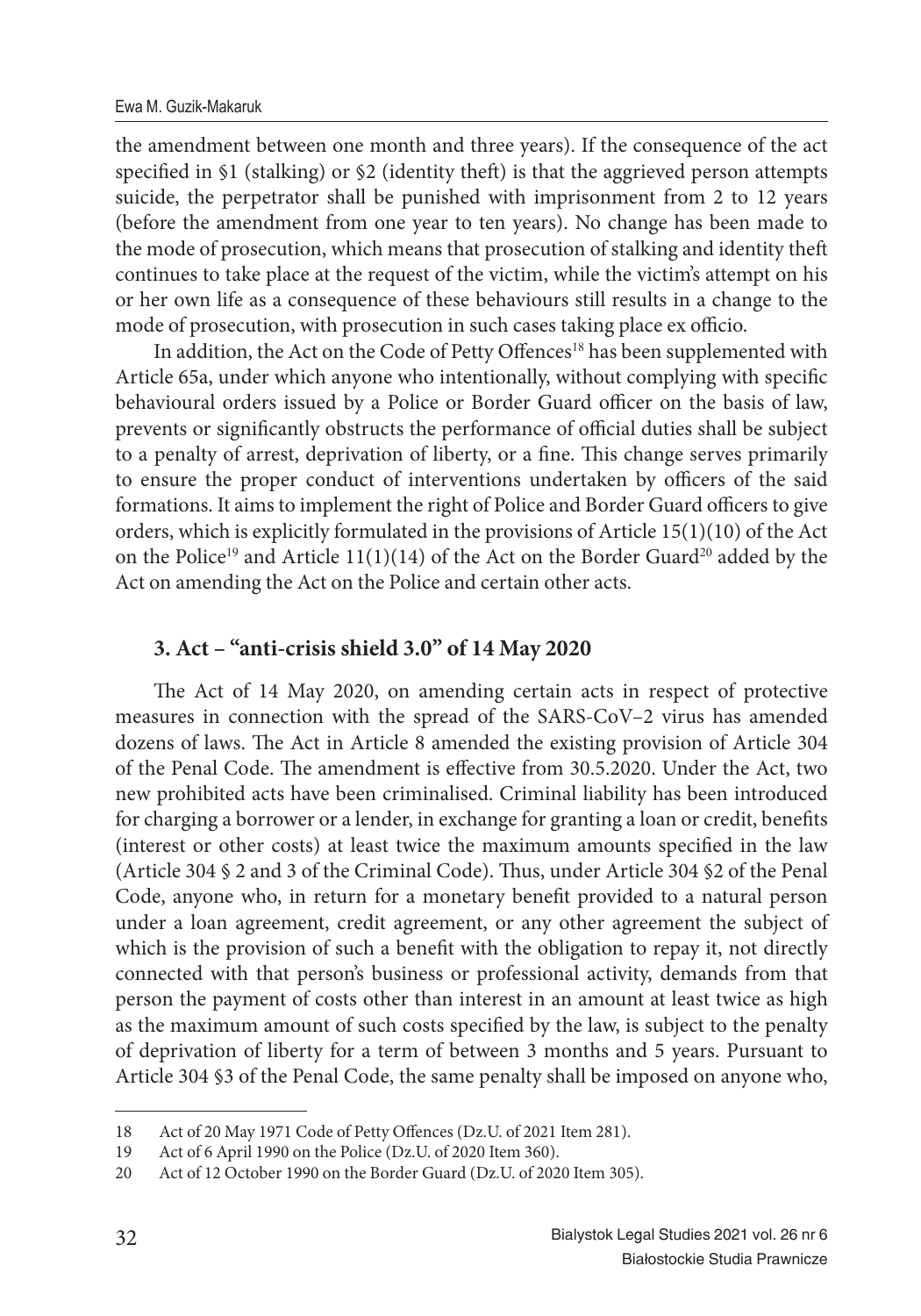in connection with the provision of a pecuniary benefit to a natural person under a loan agreement, credit agreement, or any other agreement the subject of which is the provision of a pecuniary benefit with the obligation to repay it, not directly related to that person's business or professional activity, demands from that person the payment of interest in an amount at least twice as high as the maximum interest rate or the maximum interest for a delay, as defined by the law.

The extensive explanatory memorandum to the bill indicates, *inter alia*, that the current provision of Article 304 of the Criminal Code covers a very narrow range of behaviour. It is clearly unsuited to the prosecution of typical modern usury offences, *i.e.*, payday loans, as a result of which the victims sometimes lose everything they have acquired through failure to repay a relatively small loan on time. It is most questionable to offer usury loans to elderly or infirm people whose financial situation is difficult  $21$ 

## **4. Act – "anti-crisis shield 4.0" of 19 June 2020**

Act of 19 June 2020 on interest subsidies for bank loans granted to entrepreneurs affected by COVID-19 and on simplified proceedings for the approval of an arrangement in connection with the occurrence of COVID-19 in Article 38 it introduced a number of changes to the Penal Code - in the general and specific parts. The changes are effective from 24.6.2020.

As M. Małecki rightly points out, the amendment to the Penal Code has been hidden in the thicket of provisions on a completely different subject, as the amendment to the Penal Code is not related to interest subsidies for bank loans, as indicated by the title of the Act<sup>22</sup>.

The specific part introduces Article 278a of the Penal Code, which criminalises a new aggravated theft offence, previously unknown to the 1997 Penal Code<sup>23</sup>. The Ministry of Justice website indicates that there has been an increase in theft during the epidemic. It stressed that: "Stealing from a shopkeeper who can barely survive at a time of pandemic should be treated as if someone were stealing from flood victims. And theft during a natural disaster has for years been treated in criminal law scholarship as examples of exceptional audacity that deserve particular condemnation<sup>24"</sup>. It should be noted, however, that attempts to introduce this type

<sup>21</sup> https://sip.lex.pl/#/act-project/102869776?unitId=justification (6.06.2021).

<sup>22</sup> M. Małecki, Rządy prawa czy rządy ustaw (karnych)? Nielegalne prawo w czasie epidemii, https:// www.dogmatykarnisty.pl/2021/05/nielegalne-prawo-w-czasie-epidemii/ (6.06.2021).

<sup>23</sup> See widely on this subject: T. Iwanek, Kradzież szczególnie zuchwała – perspektywa historyczna i uwagi *de lege lata*, "Prokuratura i Prawo" 2021, no. 1, p. 75-97.

<sup>24</sup> https://www.gov.pl/web/sprawiedliwosc/tarcza-sprawiedliwosci---kary-za-wlamania-na-elekcje-ochrona-przedsiebiorcow-mniej-spraw-w-sadach-i-procesy-on-line (7.06.2021).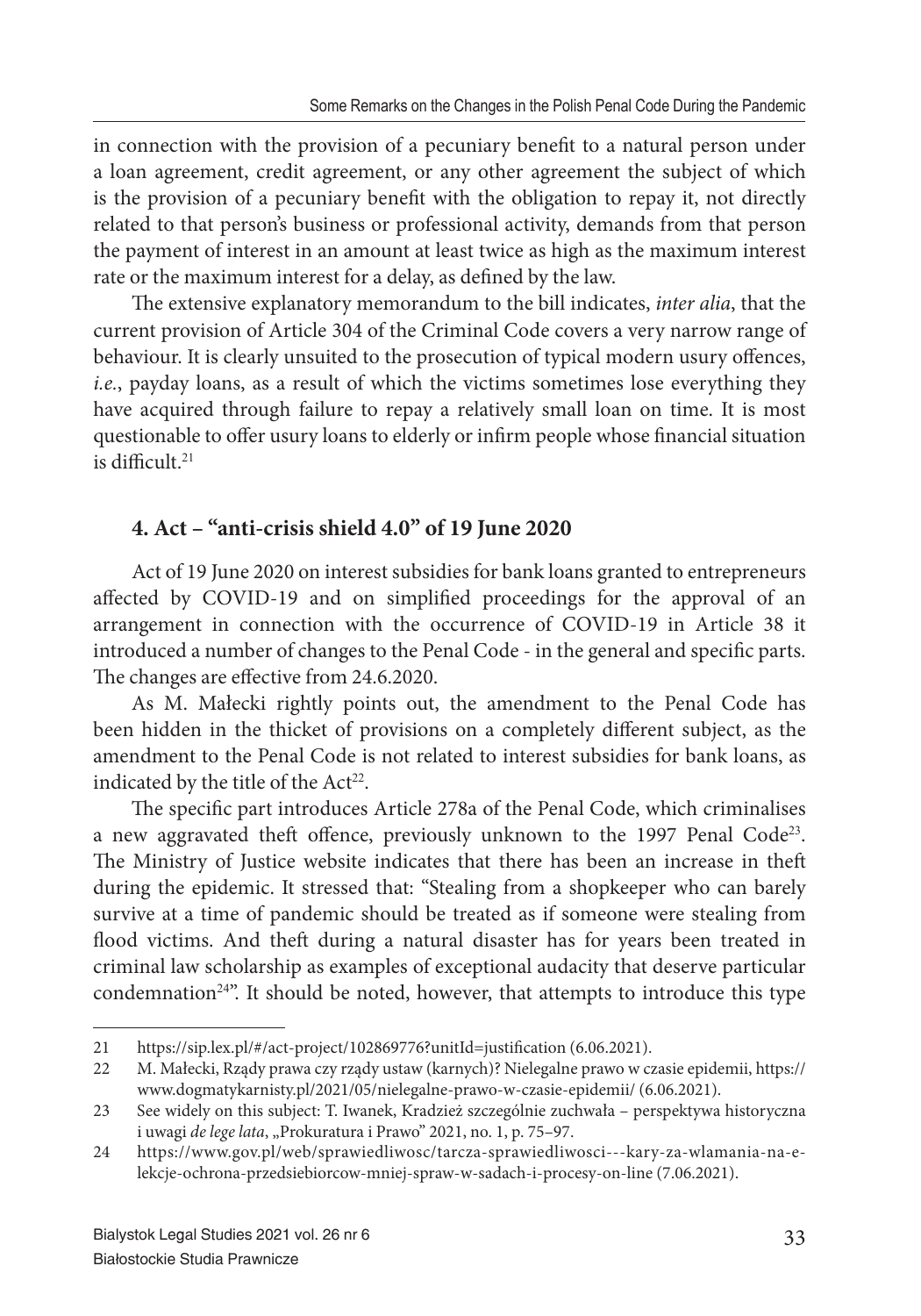of theft had already been pushed for several years (in late 2018 and early 2019), and the outbreak of the pandemic only provided a convenient excuse to implement it. According to the new provision, anyone who commits especially aggravated theft shall be punished with imprisonment from 6 months to 8 years. If exceptionally aggravated theft is committed to the prejudice of a next of kin, prosecution shall take place at the request of the victim. In Article 115 §9a of the Penal Code, the legislator has defined exceptionally aggravated theft. It has explained that exceptionally aggravated theft is:

- 1) theft, where the perpetrator by his/her conduct shows a disrespectful or defiant attitude towards the possessor of the property or towards other persons, or uses violence other than violence against the person with the aim of taking possession of the property;
- 2) theft of movable property situated either directly on the person or in the clothing worn by the person or carried or moved by the person under conditions of direct contact or contained in objects carried or moved under such conditions.

According to the intentions of the drafters, the new type of exceptionally aggravated theft is dedicated to cases of shoplifting, while the second part of the definition determines that the new offence is also intended to combat pickpocketing. The provision is an example of the return to legislation of a "communist relic" known from the previous Penal Code of 1969. It is rightly criticised in the doctrine for the "vagueness" of the criteria, which must be assessed by the court each time and may create room for very different interpretations. It suffices to point out the ambiguities surrounding the interpretation of expressions such as, for example, "disrespectful attitude", "defiant attitude". Furthermore, the penalty of up to 8 years in prison for exceptionally aggravated theft is clearly disproportionate, and inconsistent with other criminal law provisions aimed at protecting property.

It is also worth pointing out that the principle of a wobbler, *i.e*., that a prohibited act can be punished as either a crime or a petty offence, does not apply here. Regardless of the value of the movable property which constitutes the object of the theft, aggravated theft is always a criminal offence punishable under the Penal Code and not the Code of Petty Offences, so pickpocketing of even a few zlotys *de lege lata* constitutes a criminal offence and not a petty offence. The same applies to petty shoplifting, which usually involves food items that represent little material value. It is also impossible not to notice that this setting of the limits of the statutory threat for the conduct in question also leads to a serious intensification of the penalty for the continuing act. This is unfortunately a typical manifestation of penal populism.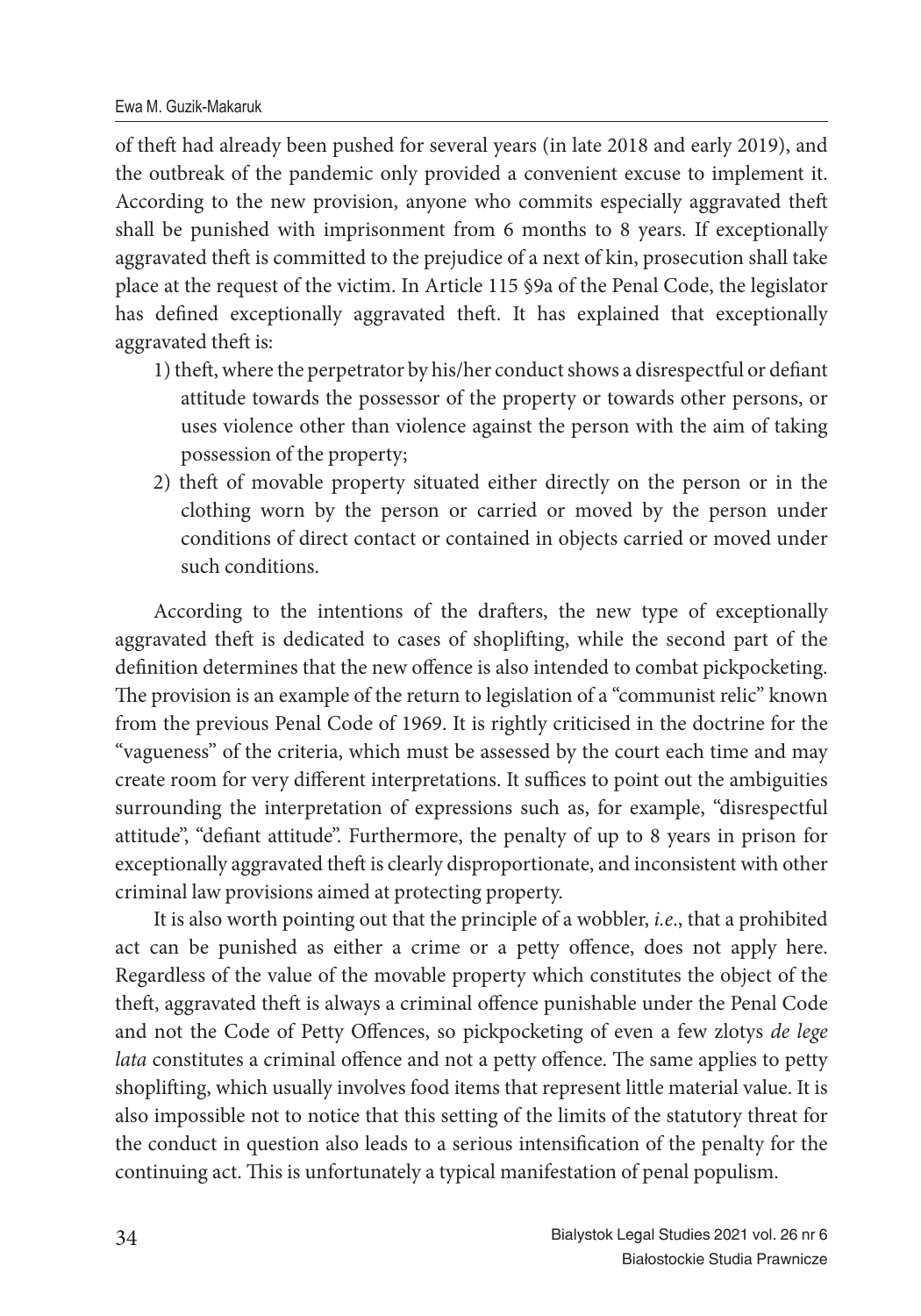A comparison of the historical regulation of Article 208 of the Penal Code of 1969<sup>25</sup> and the currently in force Article 278a of the Penal Code shows far-reaching similarities between the classifications of exceptionally aggravated theft, but also reveals a number of significant differences. It appears that the modern regulation expands the understanding of the elements of exceptionally aggravated theft to include states that previously did not fall within its scope, which may mean that this provision will be used more frequently in practice.<sup>26</sup>

### **Final conclusions**

1. Almost every anti-crisis shield designed to combat the effects of the pandemic has included provisions amending the Penal Code, and there are certainly at least a dozen such amendments made by the Ministry of Justice. Most of them are not related to the epidemic and these changes will continue to apply after the epidemic is over.

2. The Act – "anti-crisis shield 1.0" of 31 March 2020, introduced amendments to Article 161 of the Penal Code and Article 190a of the Penal Code. Exposing a person to contagion, Article 161 of the Penal Code, has been subjected to more severe penalties, and a new type of crime has been introduced, consisting of exposure to infection with a venereal or infectious disease, a serious incurable disease or a life-threatening disease of a large number of persons. This type of crime that is particularly dangerous in times of pandemics. The new type of prohibited act is prosecuted by public indictment, while the other two (Article 161 §1 and §2), as before, are prosecuted at the request of the victim. Article 190a of the Penal Code extends the elements of the offence of stalking to include a feeling of humiliation or anguish on the part of the victim. New elements have also been introduced into the offence of identity theft, extending protection to data by which a person is publicly identified. In both cases stalking and identity theft - there are also clearly more severe limits to the statutory threat of imprisonment.

3. The Act - "anti-crisis shield 3.0" of 14 May 2020, amended Article 304 of the Penal Code. Criminal liability has been introduced for charging a borrower or a lender, in exchange for granting a loan or credit, benefits (interest or other costs) at least twice the maximum amounts specified in the law (Article 304 § 2 and 3 of the Criminal Code). Criminalisation in this area is a response to the usurious practices of providers of loans, particularly for short periods, known as payday loans. Without questioning the need to protect victims of this type of crime, it should be noted that the expansion of criminalisation in this area should be carried out through a legislative procedure conducted in a balanced manner, preceded by a series of

<sup>25</sup> Act of 19 April 1969 Penal Code (Dz.U. of 1969 No 13, item 94 as amended).

<sup>26</sup> T. Iwanek, *op. cit.,* p. 95.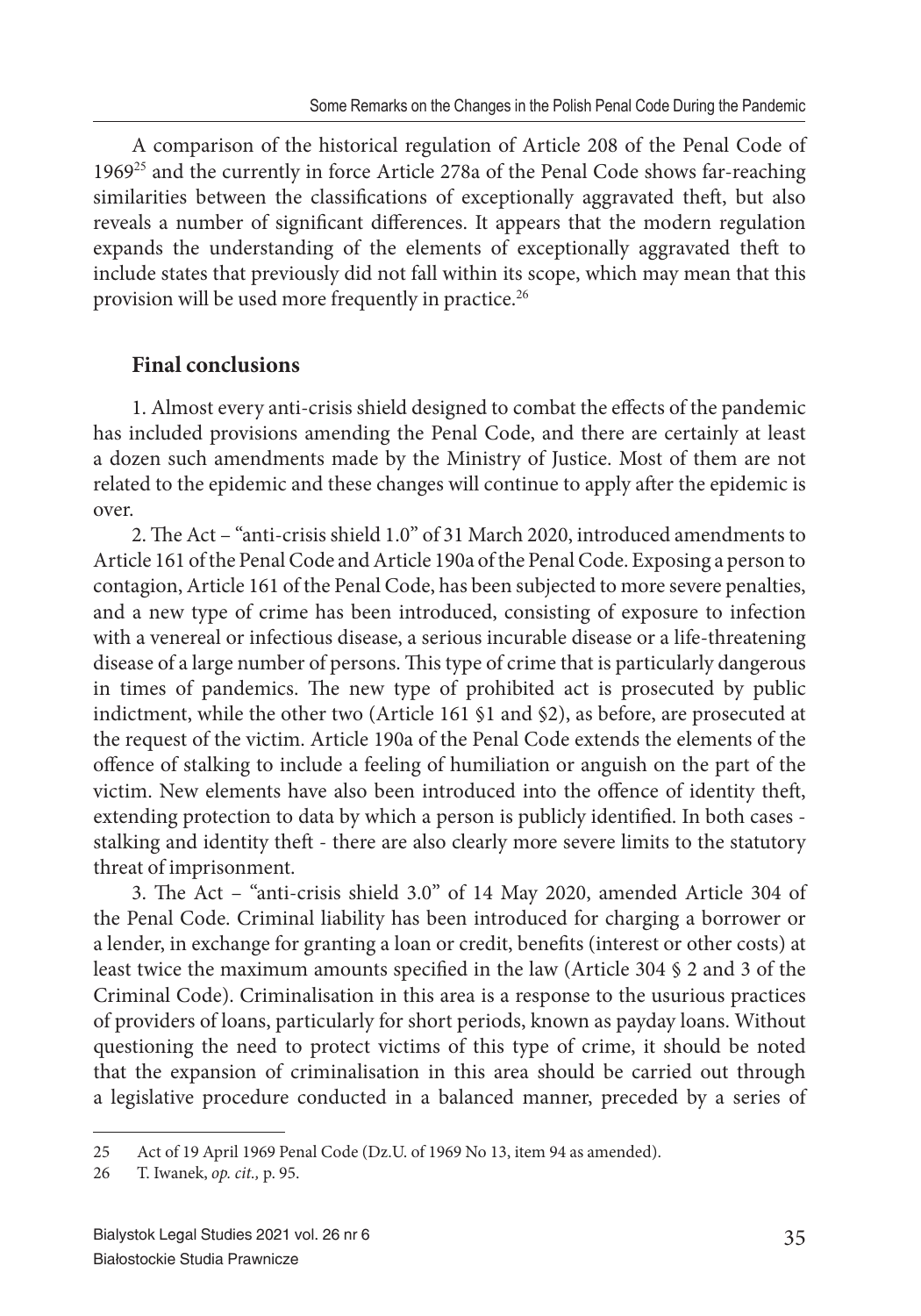analyses and discussions, and not somewhat in the shadow of, and on the occasion of, the "Anti-Covid Act", which in principle is intended to respond to immediate problems associated with the pandemic crisis. Payday loans, *,* short term loans with high interest rates, are in fact not a "pandemic-derived product", but have been present for Poles for a good few years now.

4. The Act – "anti-crisis shield  $4.0$ " of 19 June 2020 introduced amendments to general, and specific, parts of the Penal Code. A new aggravated theft offence has been introduced, namely exceptionally aggravated theft in two varieties (Article 278a of the Penal Code). This is a return to "backward" legislation, to the construction of "exceptional audacity", which has been criticised for years, and which is a completely imprecise and extremely discretionary category that cannot be reconciled with the principles of definiteness of criminal law. For some unknown reason, the legislator decided that one of the ways to combat the coronavirus epidemic should be an amendment to the Penal Code, under which a new offence of exceptionally aggravated theft was introduced<sup>27</sup>. This type of theft was known in the times of the People's Republic of Poland.

5. In a democratic state governed by the rule of law, the existence of a "rational legislator" is presumed, assuming that the legislator drafts laws in accordance with the rules of legislative technique and uses the language in which the laws are written in a correct manner.<sup>28</sup> The will of the legislator, treated as a certain historical fact, is of great importance in the case of functional interpretation in static (historical) terms. For this purpose, for example, verbatim reports of meetings of the chambers of parliament, or parliamentary committees, which drafted the bill or explanatory memoranda to the bill are used.<sup>29</sup> In some of the justifications for the changes introduced, it is impossible to find broader arguments in favour of the amendments.

6. When considering the need to create criminal law regulations, especially those criminalising certain behaviour, it is necessary to cite the position of A. J. Szwarc. According to A. J. Szwarc, the law in this area should be created with respect for the supplementary role of criminal law and treating criminal liability as *ultima ratio*, as it is not infrequently sufficient to reach for instruments provided for on the grounds of other branches of law, *,* administrative law. Indeed, criminal law responses should only be resorted to, when necessary, when other measures fail or are insufficient, abandoning the naive belief in the omnipotence of the law, in this case criminal law. Potential orders and prohibitions criminalised under threatening conditions should be introduced with a high degree of caution, given that - when interfering with certain protected values and freedoms - they require a prior balancing with

<sup>27</sup> J. Kluza, Kradzież szczególnie zuchwała (art. 278 a §1 kk), Nowa Kodyfikacja Prawa Karnego, Wrocław 2020, no. 4019, v. LVIII, p. 41.

<sup>28</sup> A. Jamróz (ed.), Wstęp do prawoznawstwa, Białystok 2007, p. 129.

<sup>29</sup> *Ibidem,* p. 132.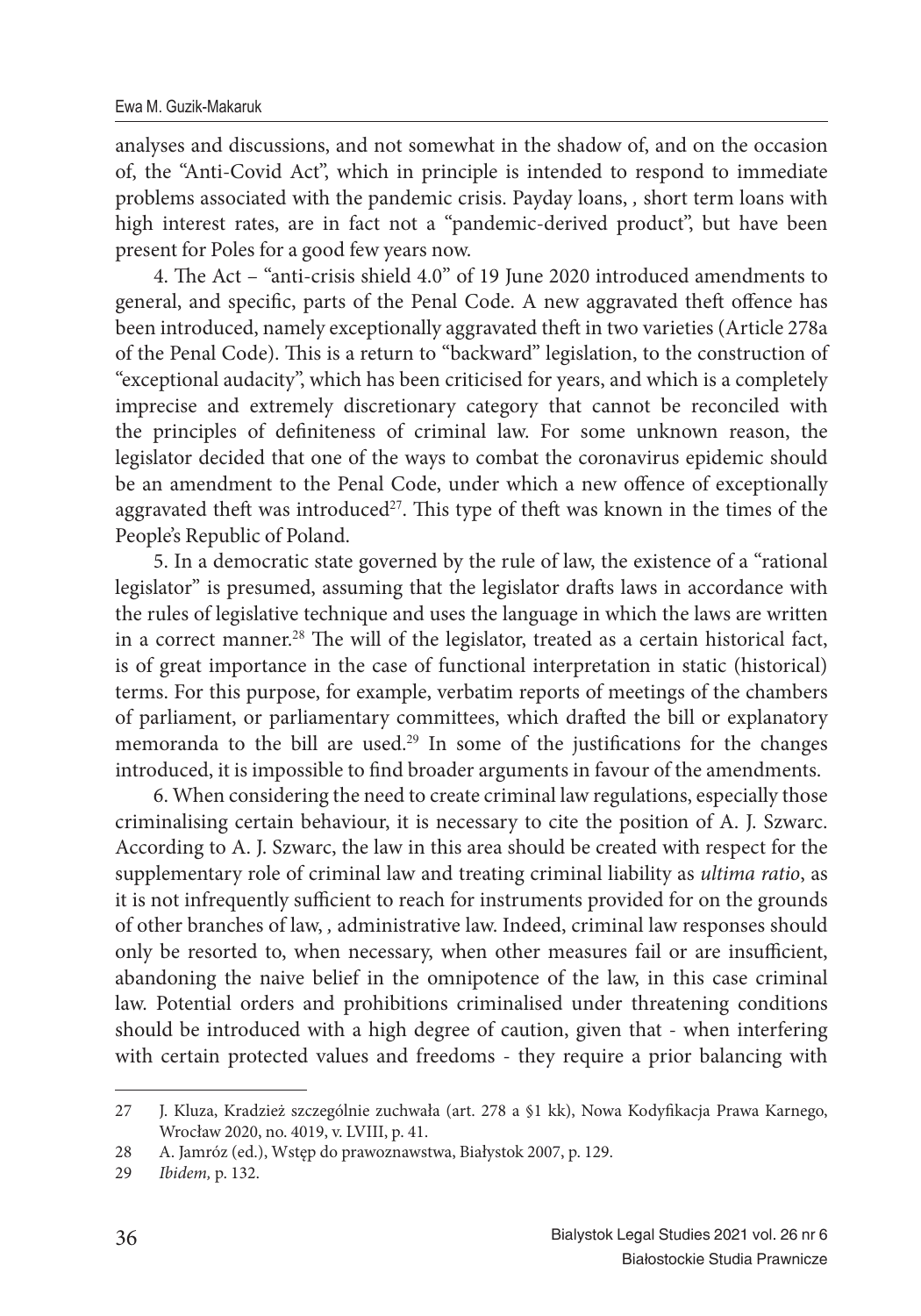constitutionally protected values. The seriousness of this problem is accentuated when legal instruments of this kind sometimes subsequently become permanent and durable regulations, which continue to apply even after the threats for which they were created have been contained.<sup>30</sup>

7. While the introduction of a new type of exposure to infection with a serious incurable disease or a disease which poses a real threat to the lives of many people, especially in times of a pandemic, should be assessed positively (although it should be borne in mind that the toughening of the provisions of Article 161 of the Penal Code outside the state of an epidemic will include cases of exposure to influenza or other seasonal infectious diseases), the remaining amendments are not clearly and convincingly justified. The hasty manner in which they are being introduced, in particular, is by no means acceptable. Such treatment of the codes is incompatible with the constitution and the Regulations of the Sejm, which describe a special procedure for passing the codes. According to the constitution, government bills on code amendments cannot be considered under an urgent procedure (Article 121)<sup>31</sup>. Article 89 of the Sejm's Regulations provides for a special procedure for passing code acts<sup>32</sup>.

8. Increasing criminal sanctions for individual crimes does not deserve approval, as it serves penal populism and makes the system of criminal reaction too harsh. Imprisonment is becoming the main instrument of response to crime, instead of being the *ultima ratio* measure. Punishment, after all, is supposed to be inevitable, not unduly harsh. Legislative change and increasing the punitiveness of the criminal law system and criminal policy alone will not have a significant impact on reducing crime.

#### **REFERENCES**

Budyn-Kulik M., Nowe znamiona nękania z art. 190a §1 Kodeksu Karnego, "Palestra" 2020, no. 9.

- Duszyński J., Afelt A., Ochab-Marcinek A., Owczuk R., Pyrć K., Rosińska M., Rychard A., Smiatacz T., Zrozumieć COVID-19. Opracowanie Zespołu ds. COVID-19 przy Prezesie Polskiej Akademii Nauk, PAN 2020.
- Gliński Z., Żmuda A., Epidemie i pandemie chorób zakaźnych, "Życie weterynaryjne" 2020, no. 95.
- Iwanek T., Kradzież szczególnie zuchwała perspektywa historyczna i uwagi *de lege lata*, "Prokuratura i Prawo" 2021, no. 1.

<sup>30</sup> A.J. Szwarc, Prawne wyzwania wobec prognozowanych zagrożeń, unpublished materials preparing a conference at the Poznań School of Banking, used by permission of Prof. J. Szwarc. A.J. Szwarc, held by the Author.

<sup>31</sup> Constitution of the Republic of Poland of 2 April 1997 (Dz.U. of 1997, No 78, item 483 as amended).

<sup>32</sup> Resolution of the Sejm of the Republic of Poland of 30 July 1992 Regulations of the Sejm of the Republic of Poland (M.P. of 2021 Item 483).